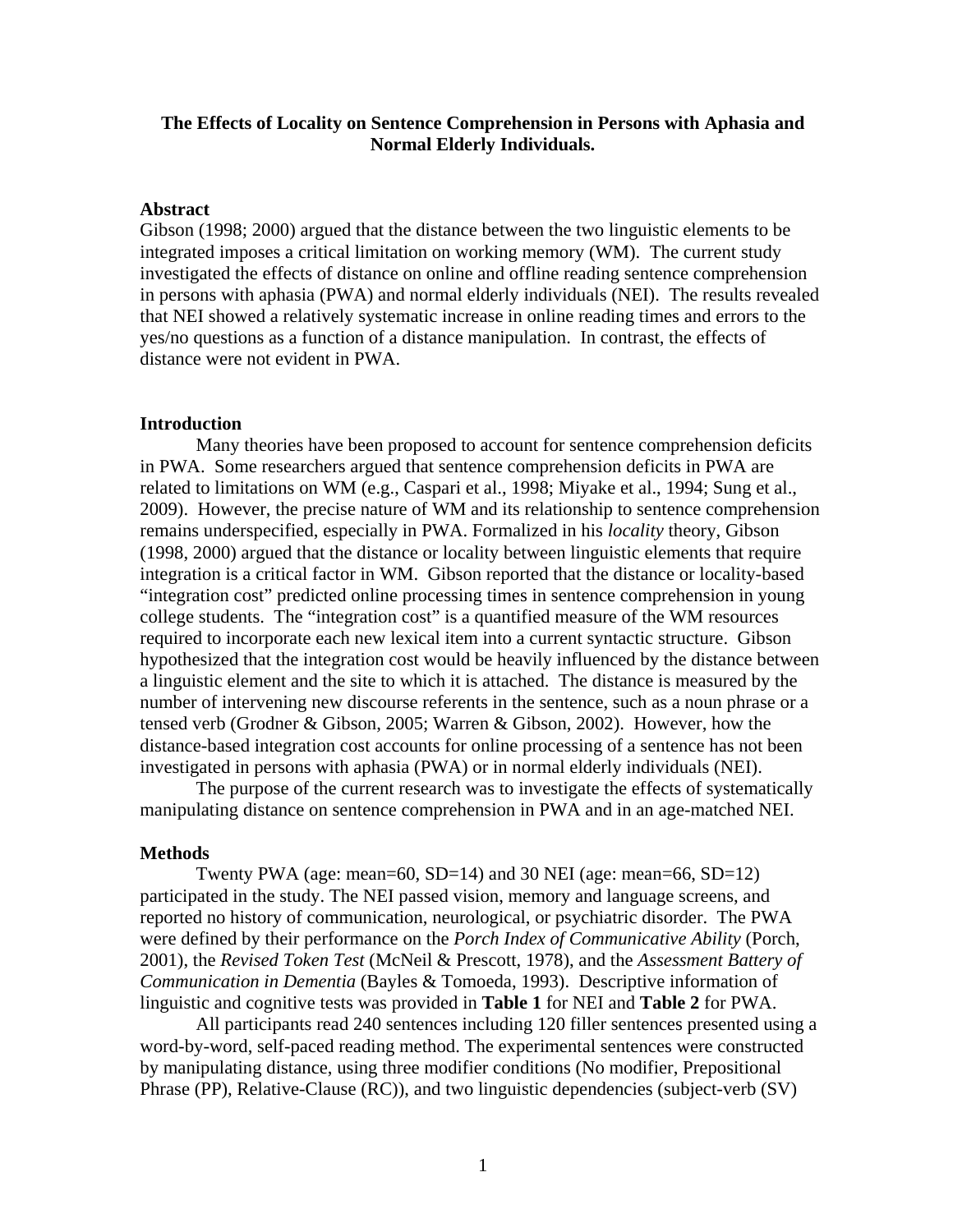and Filler-Gap (FG)). The main verbs in the SV-dependency and the embedded verbs in the FG-dependency sentences were assumed to be a critical integration cost region for each sentence (Grodner & Gibson, 2005). Integration cost and examples of sentence stimuli for each condition are provided in **Table 3**.

## **Results**

 Reading times for the verbs (RT) and errors in yes/no questions served as dependent measures. In order to examine the distance effects, a three-way mixed ANOVA was performed with Group as a between-subject factor and Modifier and Dependency as within-subject factors.

 In the error data there were significant main effects for Dependency, *F*(1, 48)=195.97, *p*<.000, with more errors found in the FG than the SV sentence type and for Group,  $F(1, 48)=25.03$ ,  $p<.000$ , with PWA generating more errors than NEI. There was a significant three-way interaction,  $F(2, 96)=3.45$ ,  $p<0.05$ . As a post-hoc analysis, two separate repeated two-way ANOVAs were computed with Dependency and Modifier as factors for each group. In NEI group, there were significant main effects for Dependency, *F*(1, 29)=139.33, *p*<.000, with more errors in FG than SV, and Modifier, *F*(2, 58)=6.31, *p*<.005, with more errors in RC-modifier than No-, *p*<.05, and PP-modifier, *p*<.05; but no significant difference between No- and PP-modifier. A two-way interaction between Dependency and Modifier was also significant, *F*(2, 58)=195.97, *p*<.05, with more errors in the RC- than No-modifier only in FG-dependency. In PWA, there was a significant main effect for Dependency,  $F(1, 19) = 69.63$ ,  $p < .000$ , with more errors in FG- than SVdependency. No other effects were significant in the two-way ANOVA. Error data are presented in **Figure 1**.

Given that sentence comprehension was measured using yes/no questions, it was examined whether individuals' performance was significantly better, worse or not different from chance level. The 95% CI was calculated for chance-level performance for the number of errors using binomial probabilities (Marascuilo & Serlin, 1988). No NEI performed at or below chance level in the SV-dependency conditions. However, 50% (*n*=15) of the NEI performed at chance level in the FG-No and FG-PP conditions. Seventyseven percent (*n*=23) performed at chance in the FG-RC condition with the rest of participants  $(n=7)$  performing significantly better than chance. Twenty-five percent  $(n=5)$ of the PWA performed at chance-level in SV-No, SV-PP, and SV-RC conditions. However, 95%  $(n=19)$ , 80%  $(n=16)$ , and 85%  $(n=17)$  of the PWA performed at chance level in FG-No, FG-PP, and FG-RC conditions, respectively.

 RT data were extracted only from the correct responses and from those participants who showed above-chance-level performance. Due to the very limited and unequal number of participants in the six conditions, the analyses were conducted separately for SV- and FG-dependency conditions.

All NEI participants (n=30) and 13 individuals with aphasia performed above chance in the SV-dependency conditions. A mixed two-way ANOVA was computed, with Modifier as a within-subject factor and Group as a between-subject factor. There was a significant main effect for Group,  $F(1, 43)=238.91$ ,  $p<.000$ , with PWA showing significantly longer verb reading times than NEI. The main effect for Modifier was not significant,  $F(2, 86)=32$ ,  $p=.73$ . The two-way interaction between Modifier and Group was significant,  $F(2, 86)=4.38$ ,  $p<.50$ . NEI showed significantly longer RTs for the RC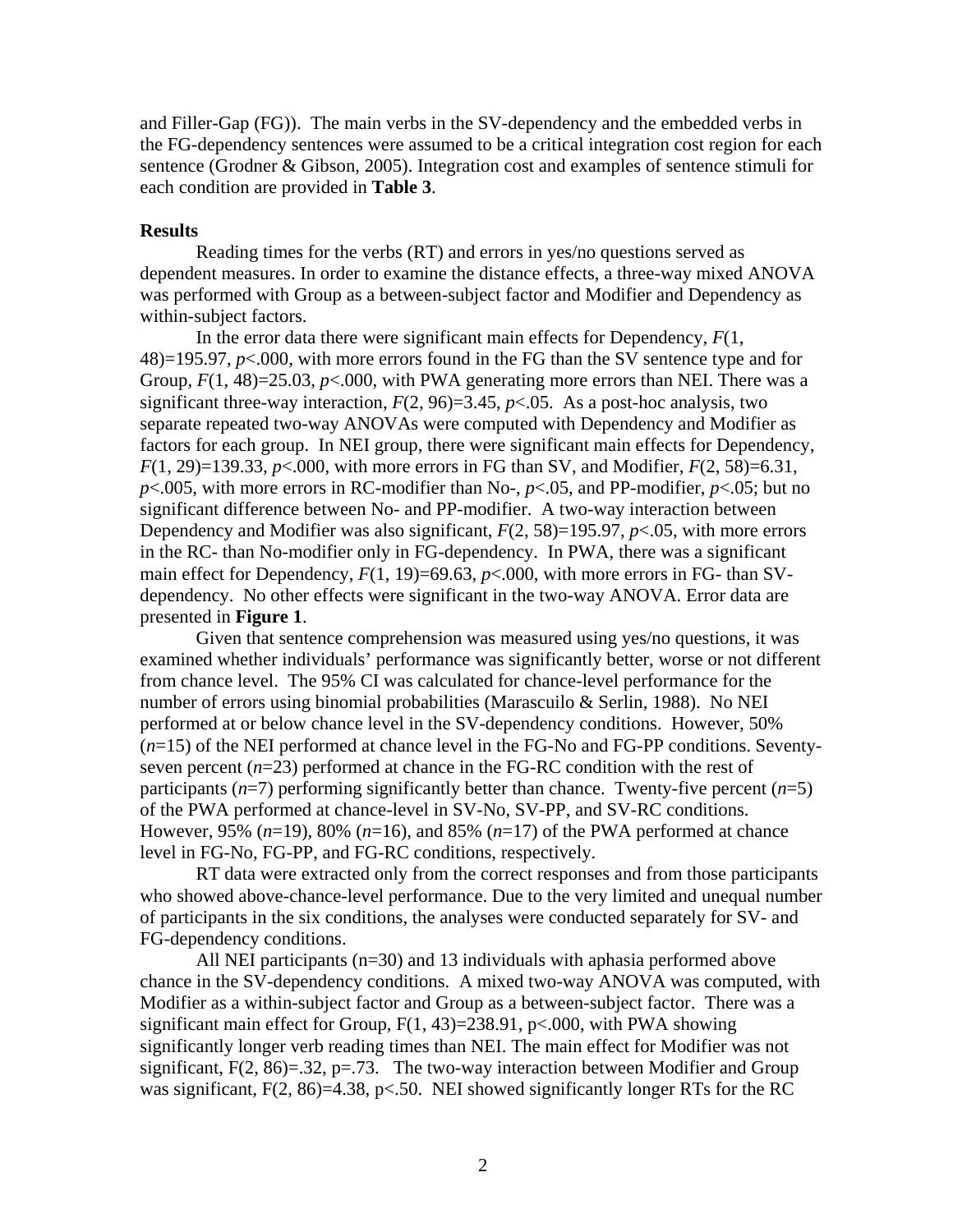modifiers than No and PP modifiers ( $p<.05$ ). However, for PWA, there were no significant differences in RT as a function of modifier type. RTs for the SV-dependency conditions are presented in **Figure 2**.

Inferential statistics were not valid in the FG-dependency conditions for RTs, due to the limited number of observations. The RTs of NEI with above-chance level performance are illustrated in **Figure 3**. They showed increased reading times in the FG-PP condition compared to the FG-No condition. However, the shortest RT was found in the most complex condition (FG-RC). There were one, four, and three PWA who performed significantly better than chance for the FG-No, FG-PP, and FG-RC conditions, respectively. Individual variability was huge, as illustrated in **Figure 4**.

# **Discussion**

 Although NEI showed systematic distance effects in errors and RT, the effects of distance were not evident in PWA. PWA generated more errors in the FG- than SVdependency. However, their sentence comprehension was not affected by the manipulation of the modifiers. Their RT data were difficult to interpret due to the very limited observations for FG-dependency conditions after chance-level performers were excluded from the analyses. One might argue that the high rate of chance-level performance in PWA, especially in the FG conditions, is consistent with specific impairments hypotheses (e.g., Grodzinksy, 2000). However, chance-level performance was observed not only in a majority of individuals with aphasia but also in normal individuals, which is not predicted by those hypotheses. The current results are more consistent with resource-related hypotheses, which suggest that sentence comprehension deficits will manifest themselves regardless of the type of aphasia when individuals' capacity is sufficiently taxed or exceeded, either PWA or NEI (e.g., McNeil, 1981; 1982; Caplan et al., 2007). The current results show that this pattern can also appear for NEI.

## **References**

Caplan, D., Waters, G. S., DeDe, G., Michaud, J., & Reddy, A. (2007). A study of syntactic processing in aphasia I: Behavioral (psycholinguistic) aspects. *Brain and Language, 101,* 103-150.

Caspari, I., Parkinson, S. R., LaPointe, L. L., & Katz, R. C. (1998). Working Memory and Aphasia. *Brain and Cognition, 37,* 205-223.

Gibson, E. (1998). Linguistic complexity: locality of syntactic dependencies. *Cognition, 68,* 1-76.

Gibson, E. (2000). The dependency locality theory: A distance-based theory of linguistic complexity. In Y. Miyashita, A. Marantz, & W. O'Neil (Eds.), *Image, language, brain* (pp. 95-126). Cambridge, MA: MIT Press.

Grodner, D., & Gibson, E. (2005). Consequences of the Serial Nature of Linguistic Input for Sentential Complexity. *Cognitive Science*, 29(2), 261-290.

Grodzinsky, Y. (2000). The neurology of syntax: language use without Broca's area. *Behavioral and Brain Sciences*, *23*, 1-71.

McNeil, M. R. (1981). Auditory comprehension in aphasia: A language deficit or a reduced efficiency of processes supporting languages? *Clinical Aphasiology, 11*, 342-345.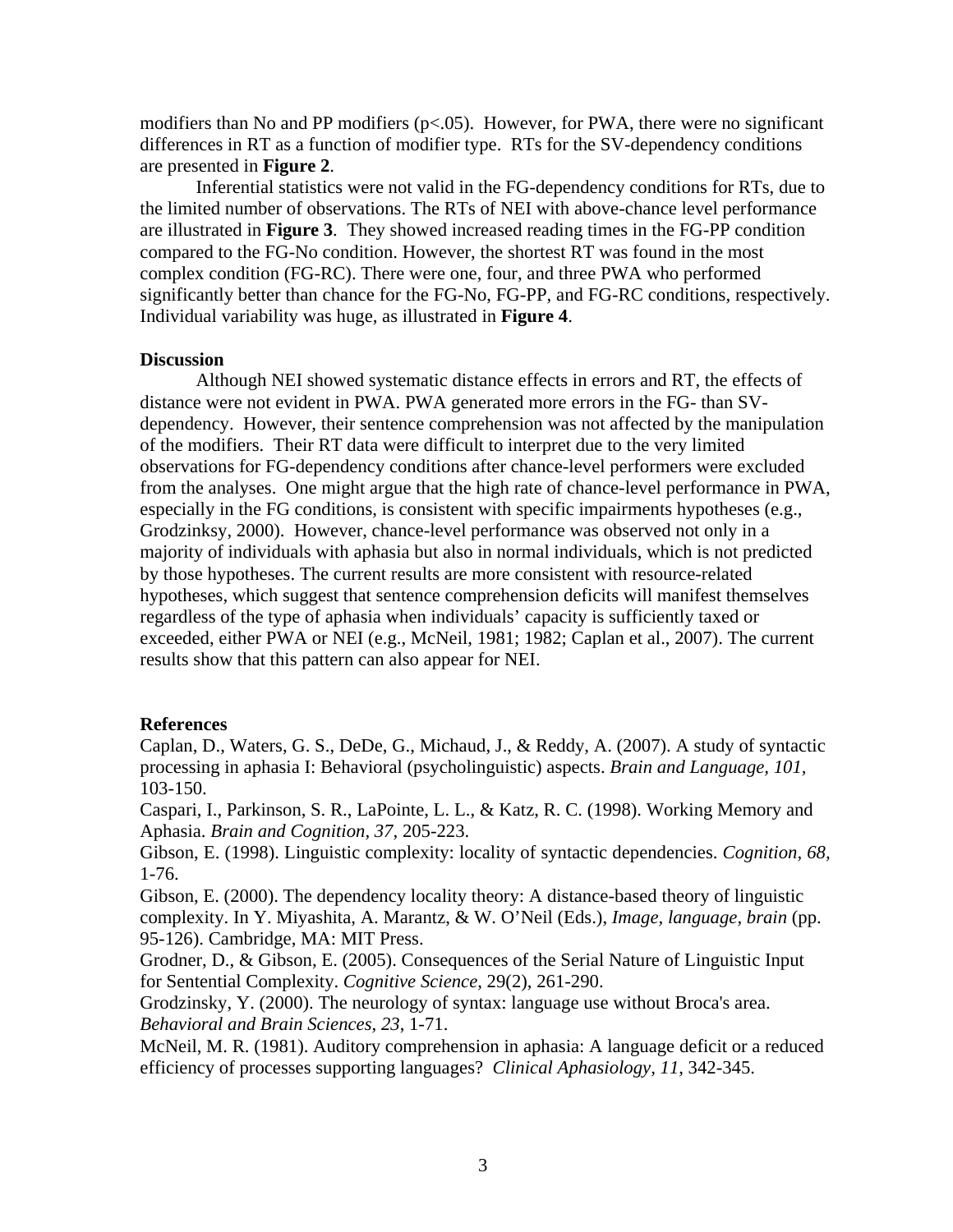McNeil, M. R. (1982). The nature of aphasia in adults. In N. J. Lass, L. McReynolds, J. Northern, & D. Yoder (Eds.), *Speech, language, and hearing* (Vol. II). Philadelphia: Saunders.

Miyake, A., Carpenter, P. A., & Just, M. S. (1994). A capacity approach to syntactic comprehension disorders: Making normal adults perform like aphasic patients. *Cognitive Neuropsychology, 11,* 671-717.

Sung, J.E., McNeil, M.R., Pratt, S.R., Dickey, M.W., Hula, W.D., Szuminsky, N., & Doyle, P.J. (2009). Verbal working memory and its Relationship to sentence-level reading and listening comprehension in persons with aphasia. *Aphasiology, 23*, 1040-1052.

Warren, T. & Gibson, E. (2002). The influence of referential processing on sentence complexity. *Cognition, 85,* 79-112.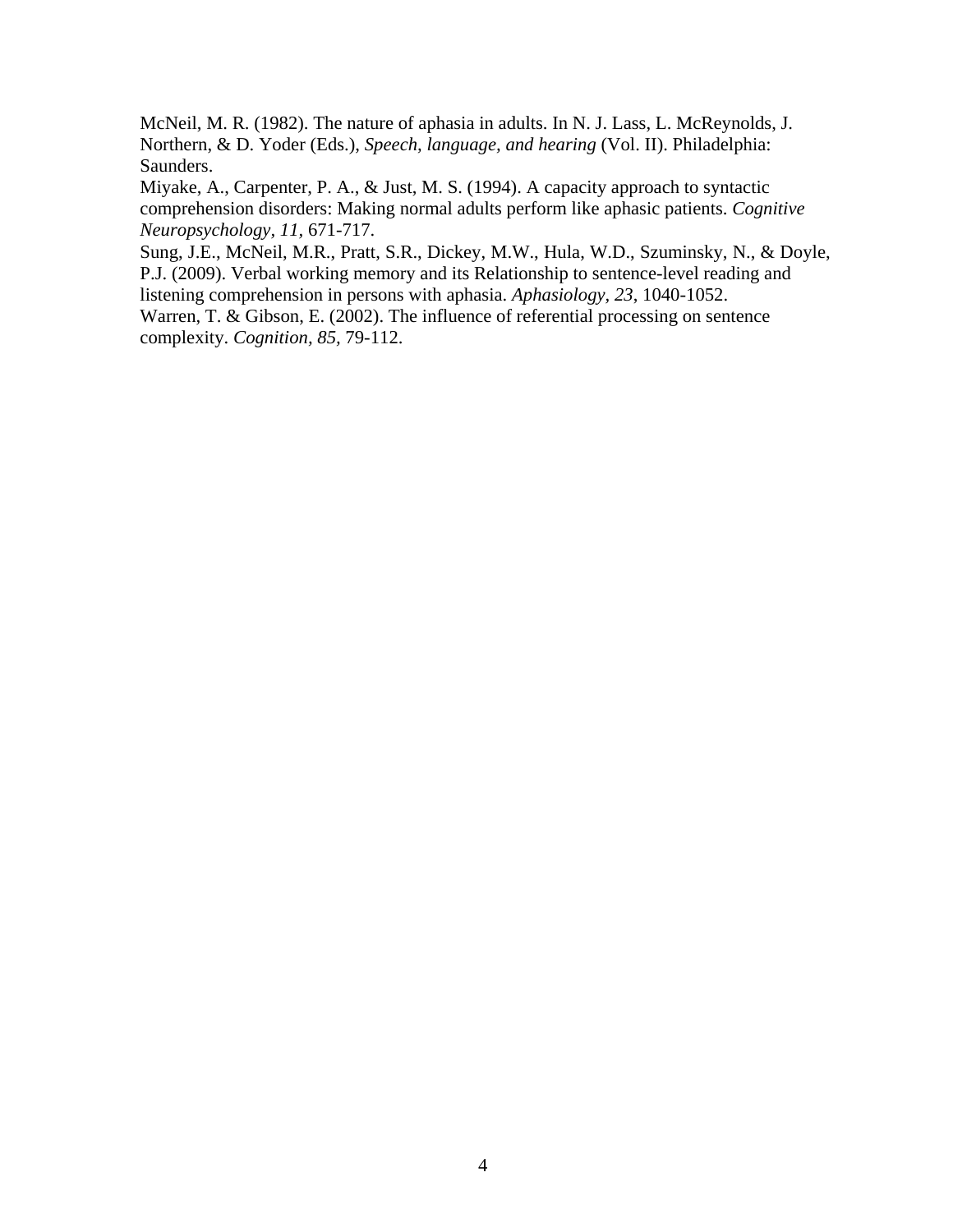| ID  | <b>PICA</b> |        | CRTT-A | $CRTT-R-WF$ | <b>PALPA</b> | $NAVS-R$ | $F-D$          | $F-W$          | $B-D$           | $B-W$ | <b>RAVEN</b> |
|-----|-------------|--------|--------|-------------|--------------|----------|----------------|----------------|-----------------|-------|--------------|
|     | <b>OA</b>   | %ile   |        |             |              |          |                |                |                 |       |              |
| 101 | 14.43       | 40     | 14.68  | 13.12       | 40           | 22       | 6.6            | 4.4            | 5.8             | 2.8   | 34           |
| 102 | 14.55       | 55     | 13.04  | 11.42       | 40           | 22       | 7              | 6              | 6.8             | 4.8   | 33           |
| 103 | 14.67       | 70     | 14.04  | 12.82       | 39           | 22       | 5              | 4.2            | 4.6             | 3.6   | 32           |
| 104 | 14.26       | 25     | 14.35  | 12.75       | 39           | 21       | 5.6            | 3.4            | $5\overline{)}$ | 3.4   | 30           |
| 105 | 14.11       | 22     | 14.25  | 12.63       | 40           | 22       | $\overline{7}$ | 5              | 5               | 4.2   | 30           |
| 106 | 14.26       | 25     | 14.85  | 12.88       | 40           | 22       | 6              | 5.4            | 4.4             | 3.2   | 31           |
| 107 | 14.17       | 20     | 14.51  | 12.58       | 39           | 22       | 7              | 6.6            | $\overline{7}$  | 4.2   | 31           |
| 108 | 14.01       | 16     | 14.74  | 12.91       | 39           | 22       | 6              | 5.2            | 6               | 5     | 34           |
| 109 | 14.39       | 35     | 14.48  | 13.07       | 38           | 22       | 5.2            | $\overline{4}$ | $\overline{4}$  | 2.6   | 25           |
| 110 | 13.97       | 10     | 14.57  | 12.81       | 39           | 22       | 6.4            | 5.2            | 5               | 2.6   | 33           |
| 111 | 13.89       | $\tau$ | 14.69  | 12.51       | 40           | 22       | 6.6            | 6              | 5.6             | 4.8   | 33           |
| 112 | 14.4        | 37     | 14.86  | 12.67       | 40           | 22       | 6.6            | 5.2            | 5.6             | 4.8   | 35           |
| 113 | 14.14       | 20     | 14.85  | 12.92       | 39           | 22       | 5.8            | 4.8            | 4.6             | 3.4   | 26           |
| 114 | 14.01       | 17     | 14.68  | 12.74       | 39           | 22       | 6.8            | 5              | 4.4             | 3.8   | 29           |
| 115 | 14.38       | 35     | 14.58  | 12.93       | 40           | 22       | 6.8            | 5.8            | 5.4             | 5.4   | 32           |
| 116 | 13.99       | 10     | 14.43  | 13.39       | 39           | 22       | $\overline{7}$ | 5              | 6.2             | 5     | 33           |
| 117 | 14.52       | 50     | 14.44  | 12.92       | 39           | 22       | $\overline{7}$ | 5.6            | 4.6             | 3.8   | 35           |
| 118 | 14.34       | 37     | 14.21  | 12.88       | 39           | 22       | $\tau$         | $6\,$          | 6.6             | 5     | 31           |
| 119 | 14.56       | 55     | 14.57  | 13.58       | 40           | 22       | 7              | 5.6            | $\tau$          | 5     | 36           |
| 120 | 14.15       | 20     | 14.67  | 13.37       | 37           | 22       | 7              | $6\,$          | 7               | 5.4   | 33           |
| 121 | 14.16       | 20     | 14.63  | 12.8        | 38           | 22       | $\overline{7}$ | 5.6            | 6               | 5     | 28           |
| 122 | 14.08       | 15     | 14.67  | 12.73       | 40           | 22       | 6.8            | 5              | 5.4             | 4.4   | 30           |
| 123 | 14.2        | 23     | 12.77  | 13.87       | 40           | 22       | 6.4            | 5.4            | 6               | 4.8   | 32           |

**Table 1**. Descriptive information of linguistic and cognitive tests for normal elderly individuals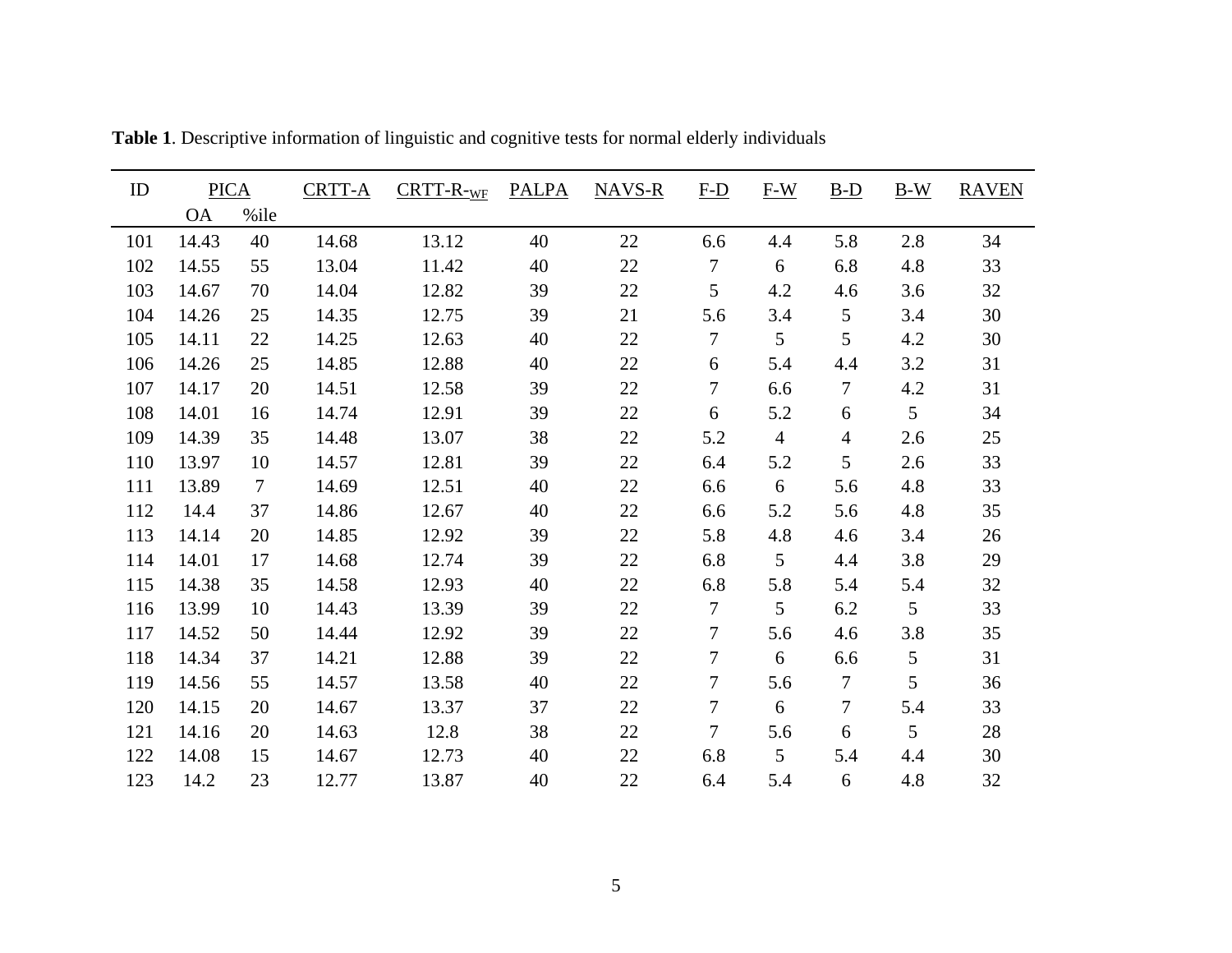| 124       | 13.87 | 5     | 14.63 | 12.77 | 39    | 22    | 5.   | 3.6  | 4.4  | 3              | 36   |  |
|-----------|-------|-------|-------|-------|-------|-------|------|------|------|----------------|------|--|
| 125       | 14.79 | 85    | 14.12 | 12.71 | 40    | 22    | 6    | 5.4  | 4.4  | 3.8            | 32   |  |
| 126       | 14.26 | 25    | 14.64 | 12.94 | 40    | 22    | 6    | 4.8  | 5.8  | 4              | 33   |  |
| 127       | 14.1  | 20    | 14.07 | 12.76 | 39    | 22    | 5.8  | 4.6  | 4    | $\overline{4}$ | 33   |  |
| 128       | 14.33 | 33    | 14.41 | 12.95 | 40    | 22    | 7    | 6.8  | 7    | 6.8            | 36   |  |
| 129       | 14.37 | 35    | 13.58 | 12.95 | 40    | 22    |      |      | 7    | 6.4            | 36   |  |
| 130       | 14.39 | 35    | 14.84 | 12.75 | 40    | 22    | 6.8  | 5.8  | 5.8  | 4.2            | 31   |  |
| Mean      | 14.26 | 30.07 | 14.4  | 12.87 | 39.37 | 21.97 | 6.44 | 5.28 | 5.55 | 4.31           | 32.1 |  |
| <b>SD</b> | 0.23  | 18.4  | 0.5   | 0.4   | 0.76  | 0.18  | 0.64 | 0.85 | 0.99 | 1.03           | 2.77 |  |

 $SD = Standard Deviation$ 

PICA = Porch Index of Communicative Ability (PICA) (Porch, 2001)

PICA %ile: Norms for the PICA percentile are from Porch (2001) for PWA and from Duffy and Keith (1980) for NI

CRTT-A = Auditory version of the Computerized Revised Token Test (CRTT) (McNeil, Pratt, Szuminsky et al., 2008)

 $CRTT-R-WF = A$  reading version of the CRTT

PALPA = Written Word-Picture Matching subtest from the Psycholinguistic Assessments of Language Processing in Aphasia (PALPA) (Kay, Lesser, & Coltheart, 1992)

NAVS-R = Northwestern Assessment of Verbs and Sentences-Revised (Thompson et al., 2008)

F-D = Forward digit pointing span task (Martin, Kohen, & Kalinyak-Fliszar, 2008)

F-W = Forward word pointing span task (Martin, Kohen, & Kalinyak-Fliszar, 2008)

B-D = Backward digit pointing span task (Martin, Kohen, & Kalinyak-Fliszar, 2008)

B-W= Backward word pointing span task (Martin, Kohen, & Kalinyak-Fliszar, 2008)

RAVEN = The Raven Coloured Progressive Matrices (Raven, 1956)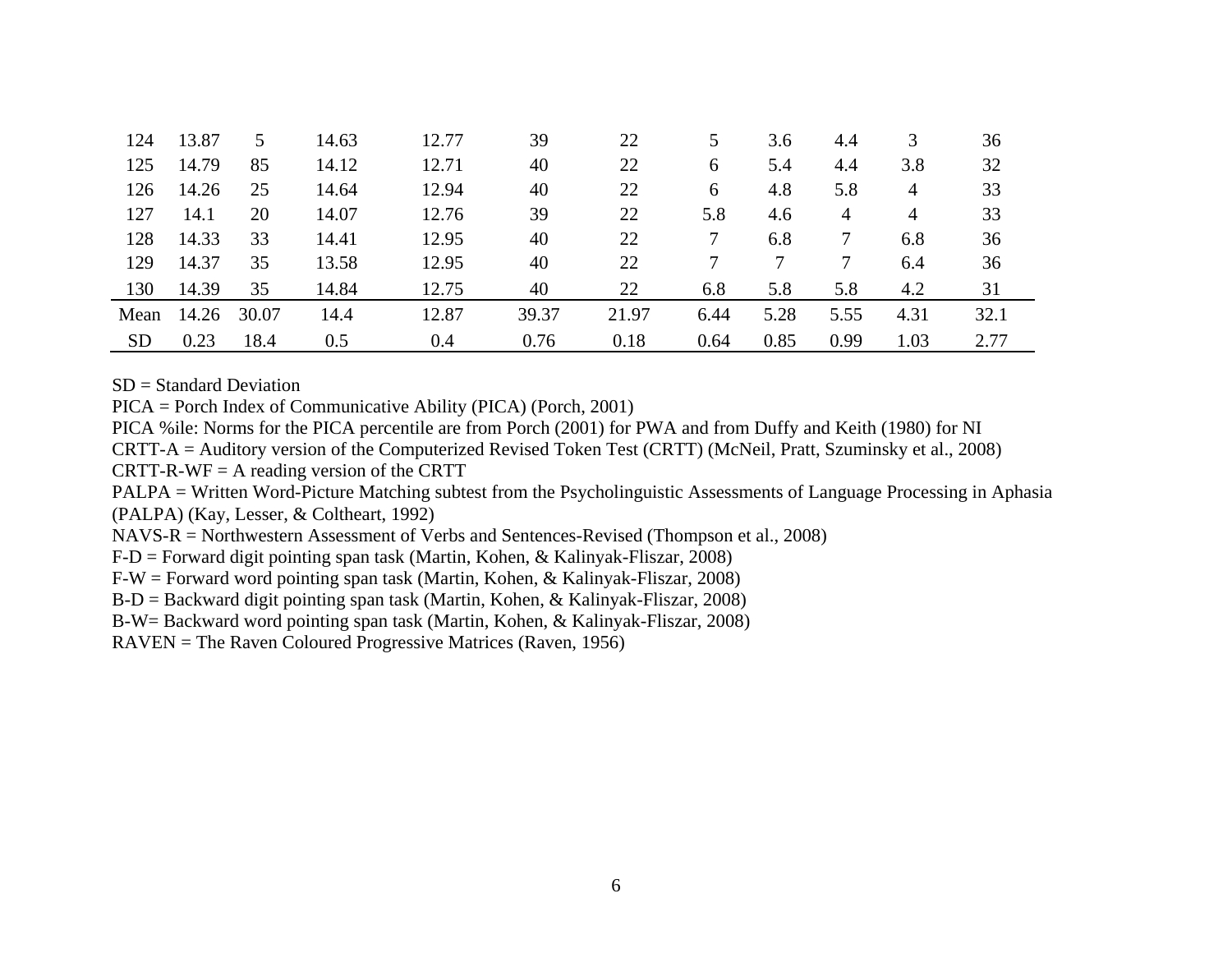| Participant ID<br><b>PICA</b> |           |       | <b>CRTT-A</b> | $CRTT-R-WF$ | <b>PALPA</b> | <b>NAVS-R</b> | $F-D$  | $F-W$           | $B-D$          | $B-W$          | <b>RAVEN</b> |
|-------------------------------|-----------|-------|---------------|-------------|--------------|---------------|--------|-----------------|----------------|----------------|--------------|
|                               | <b>OA</b> | %ile  |               |             |              |               |        |                 |                |                |              |
| 201                           | 11.21     | 54    | 11.27         | 10.67       | 36           | 19            | 3      | 2.4             | 2.2            | $\overline{2}$ | 30           |
| 202                           | 13.14     | 78    | 14.38         | 10.85       | 40           | 22            | 5.8    | 5.2             | 3.8            | 3.8            | 20           |
| 203                           | 11.22     | 54    | 12.21         | 12.28       | 37           | 19            | 2.8    | 1.8             | 1.6            | 1.6            | 33           |
| 204                           | 12.48     | 69    | 12.4          | 10.45       | 37           | 21            | 3.2    | 2.4             | 3              | 2.2            | 14           |
| 205                           | 12.27     | 66    | 11.93         | 12.75       | 37           | 22            | 4.4    | 3.4             | 5              | 3              | 32           |
| 206                           | 14.04     | 89    | 13.43         | 11.72       | 39           | 22            | 6      | 4.8             | 3              | 2.8            | 33           |
| 207                           | 13.21     | 79    | 12.99         | 11.00       | 40           | 21            | 5.6    | $5\overline{)}$ | $\overline{4}$ | 4.6            | 25           |
| 208                           | 13.06     | 77    | 12.37         | 12.05       | 35           | 21            | 4.6    | 2.2             | 3.8            | 2.2            | 33           |
| 209                           | 12.73     | 72    | 10.93         | 12.53       | 39           | 22            | 3.4    | 2.8             | 4.2            | 3.4            | 35           |
| 210                           | 13.58     | 84    | 14.37         | 12.6        | 39           | 22            | 5      | 3.6             | 3.2            | 3              | 23           |
| 211                           | 12.85     | 74    | 12.44         | 12.31       | 40           | 22            | 4.4    | 3.6             | $\overline{4}$ | 3              | 32           |
| 212                           | 13.46     | 82    | 13.53         | 12.68       | 39           | 22            | 5.8    | 5               | 5              | 3              | 32           |
| 213                           | 12.52     | 69    | 14.31         | 11.93       | 40           | 20            | 3.6    | 2.2             | 2.6            | $\overline{2}$ | 12           |
| 214                           | 13.86     | 88    | 11.6          | 12.81       | 37           | 22            | 4.8    | 3.8             | 3.8            | 3              | 34           |
| 215                           | 12.77     | 73    | 13.02         | 11.62       | 40           | 22            | 3.8    | 2.4             | 2.4            | 2.4            | 27           |
| 216                           | 14.09     | 90    | 14.44         | 12.71       | 40           | 22            | 4.8    | 3.2             | 3.4            | 2.4            | 23           |
| 217                           | 14.21     | 92    | 14.43         | 13.03       | 40           | 22            | $\tau$ | 5.6             | 5              | $\overline{4}$ | 34           |
| 218                           | 13.04     | 76    | 12.91         | 11.37       | 40           | 22            | 6.2    | 4.2             | $\overline{4}$ | 4              | 27           |
| 219                           | 13.56     | 84    | 13.12         | 12.00       | 40           | 22            | 5      | 3.8             | 4.8            | 3              | 35           |
| 220                           | 13.36     | 10.07 | 14.1          | 12.77       | 40           | 22            | 5      | $\overline{4}$  | 3              | 2.4            | 34           |
| Mean                          | 13.03     | 73.00 | 13.01         | 12.01       | 38.75        | 21.45         | 4.71   | 3.57            | 3.59           | 2.89           | 28.40        |
| <b>SD</b>                     | 0.83      | 18.22 | 1.11          | 0.79        | 1.62         | 1.00          | 1.16   | 1.14            | 0.97           | 0.78           | 6.91         |

**Table 2**. Descriptive information of linguistic and cognitive tests for persons with aphasia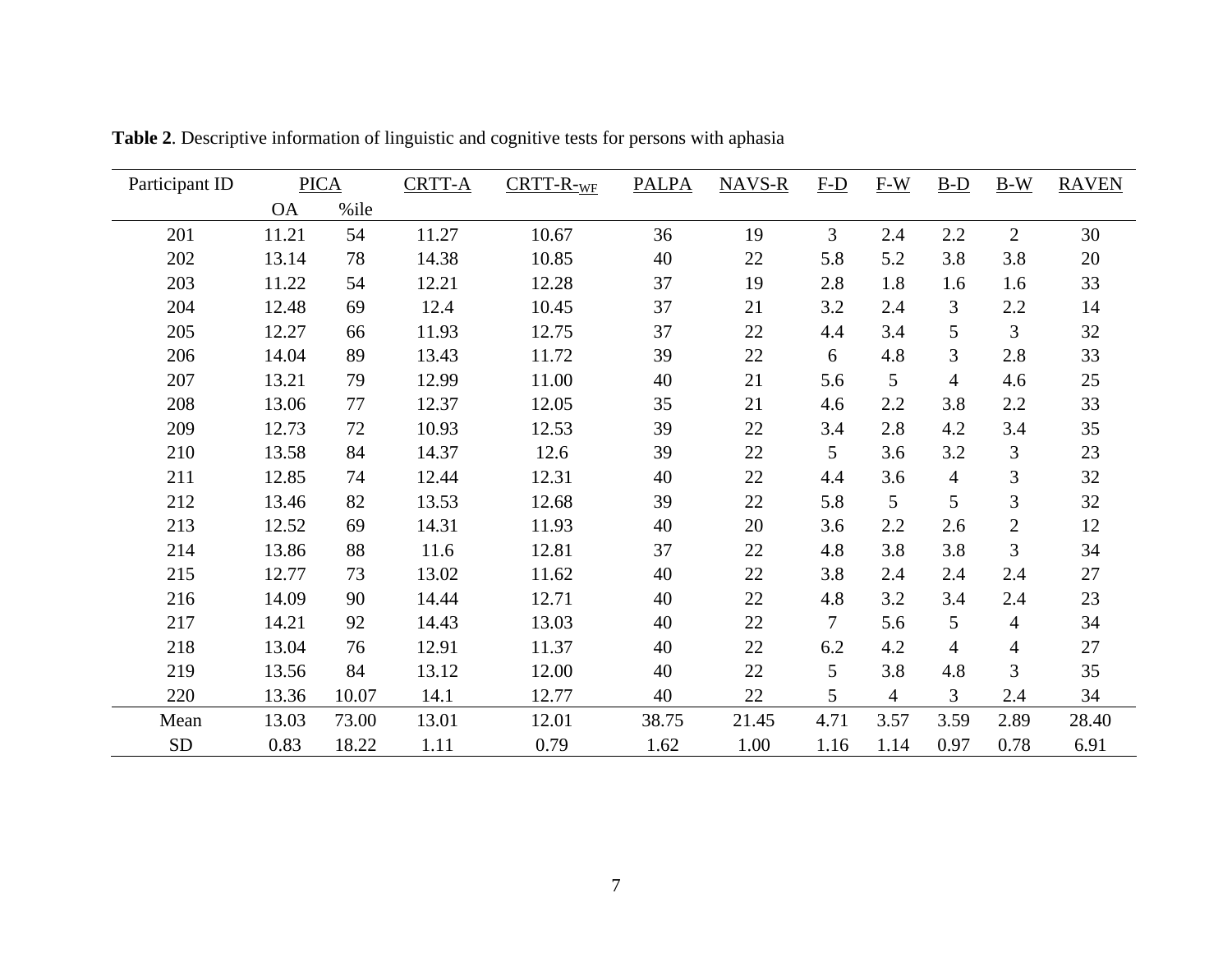| Condition | Example of sentence stimuli                                                                                  | "Integration Cost" on the<br>verb (called) |
|-----------|--------------------------------------------------------------------------------------------------------------|--------------------------------------------|
| $SV-No$   | The nurse <i>called</i> the doctor in the morning.                                                           |                                            |
| SV-PP     | The nurse from the clinic <i>called</i> the doctor in the morning.                                           |                                            |
| SV-RC     | The nurse who was from the clinic <b><i>called</i></b> the doctor in the morning                             |                                            |
| FG-No     | The doctor who the nurse <i>called</i> visited the patient in the morning.                                   | 3                                          |
| FG-PP     | The doctor who the nurse from the clinic <i>called</i> visited the patient in the<br>morning.                | 4                                          |
| FG-RC     | The doctor who the nurse who was from the clinic <b><i>called</i></b> visited the patient in<br>the morning. |                                            |

**Table 3**. Examples of sentence stimuli for each condition with integration cost

SV-No = Subject-Verb dependency with No modifier

SV-PP = Subject-Verb dependency with Prepositional Phrase modifier

SV-RC = Subject-Verb dependency with Relative Clause modifier

FG-No = Filler-Gap dependency with No modifier

FG-PP = Filler-Gap dependency with Prepositional Phrase modifier

FG-RC = Filler-Gap dependency with Relative Clause modifier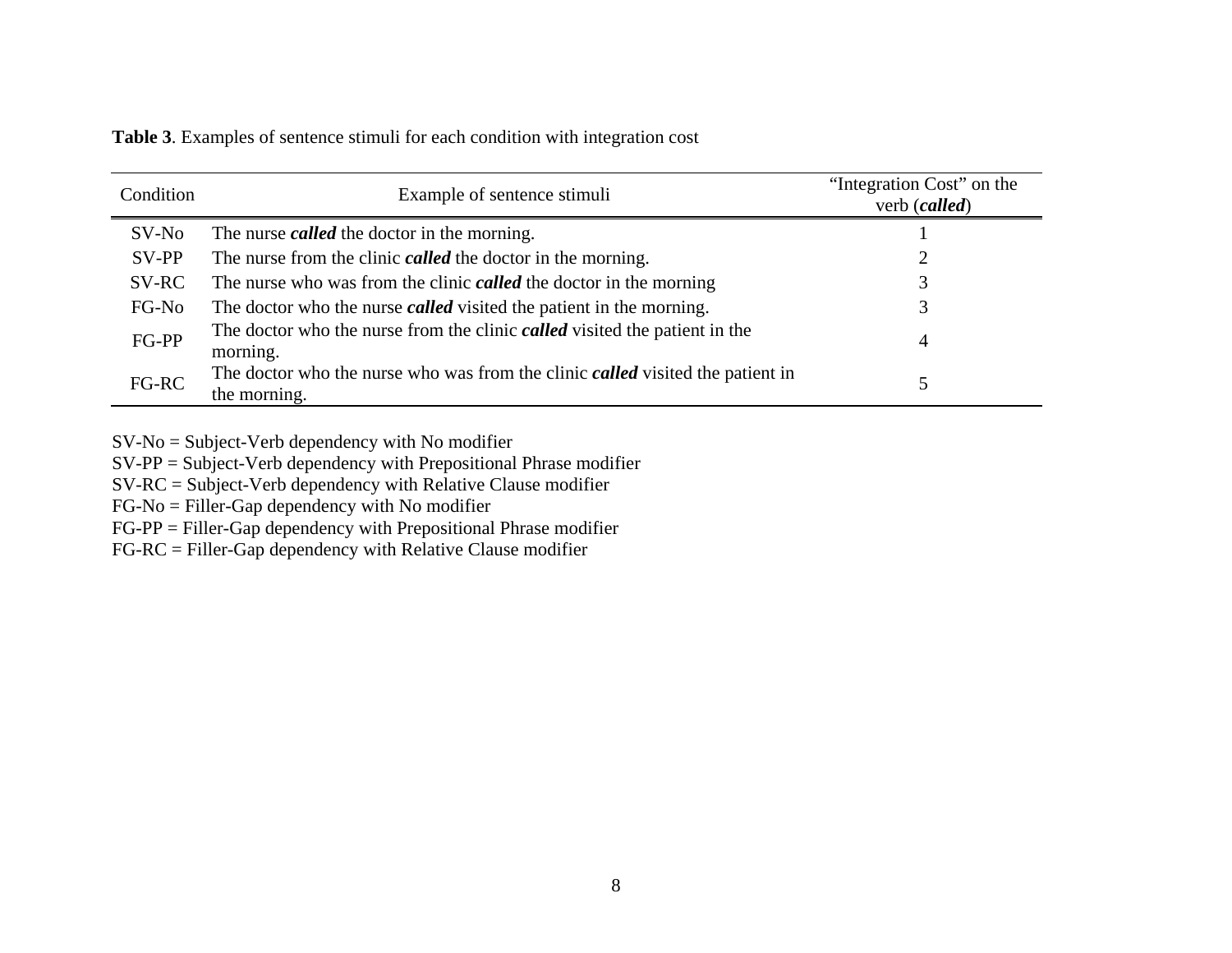

**Figure 1.** Number of errors to the yes/no questions for each condition in both groups

Note: NEI=Normal Elderly Individuals; PWA=Persons with Aphasia; SV-No= Subject-Verb dependency with No modifier; SV-PP= Subject-Verb dependency with Prepositional Phrase modifier; SV-RC=Subject-Verb dependency with Relative-Clause modifier; FG-No= Filler-Gap dependency with No modifier; FG-PP= Filler-Gap dependency with Prepositional Phrase modifier; FG-RC= Filler-Gap dependency with Relative Clause modifier.





Note: NEI=Normal Elderly Individuals; PWA=Persons with Aphasia; SV-No= Subject-Verb dependency with No modifier; SV-PP= Subject-Verb dependency with Prepositional Phrase modifier; SV-RC=Subject-Verb dependency with Relative-Clause modifier; FG-No= Filler-Gap dependency with No modifier; FG-PP= Filler-Gap dependency with Prepositional Phrase modifier; FG-RC= Filler-Gap dependency with Relative Clause modifier.